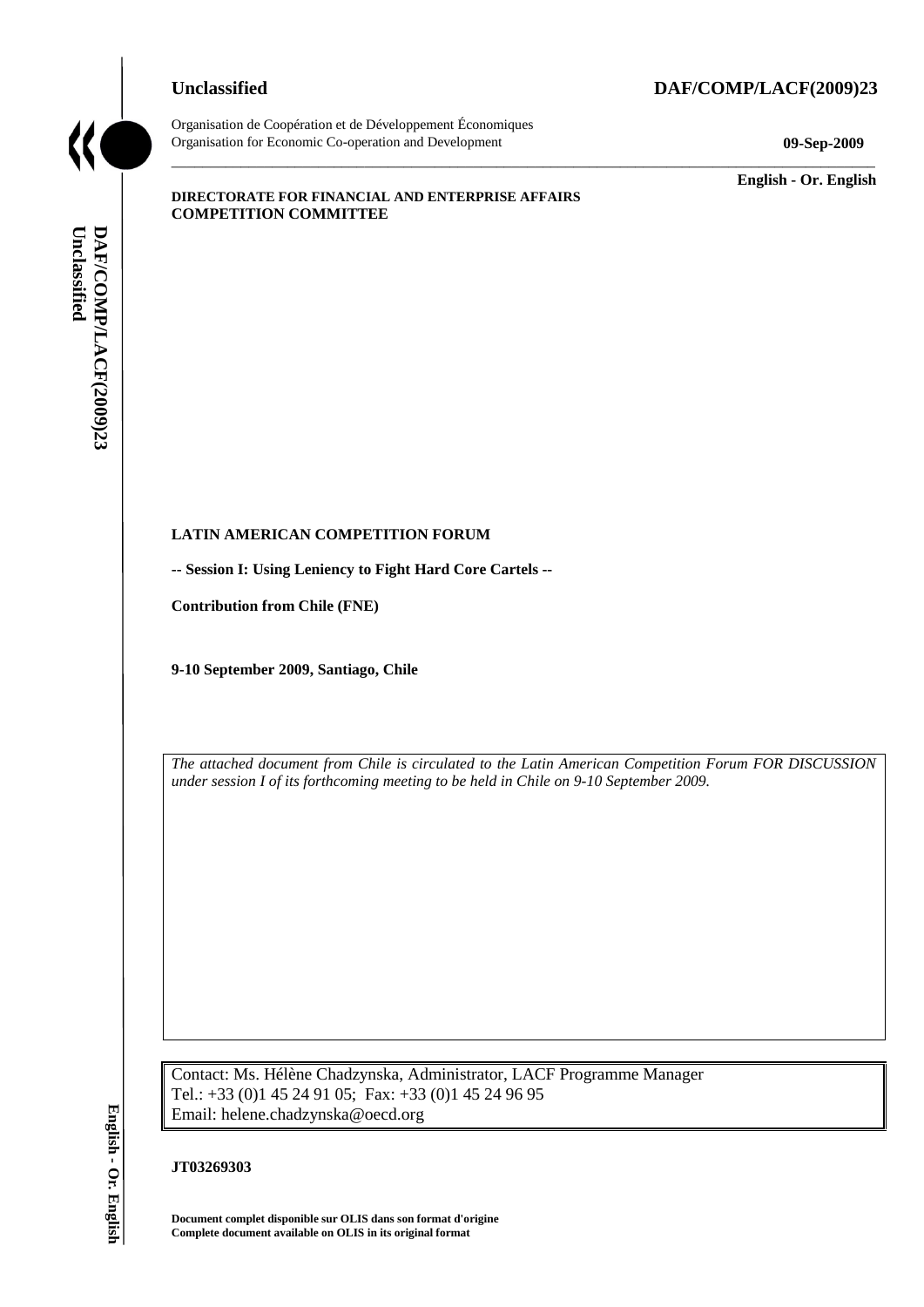





# **LATIN AMERICAN COMPETITION FORUM - 9-10 September 2009, Santiago, Chile -**

**Session I: Using Leniency to Fight Hard Core Cartels**

**Contribution from Chile (FNE)**

# **RECENT CHALLENGES FOR CARTEL COMBAT: CHILE'S NEW LENIENCY PROGRAMME**

#### **1. Foreword**

1. In Chile, as in many other countries, collusive conduct and cartels are one type of anticompetitive behaviour formally established as an infringement by the Competition Act.<sup>1</sup>

2. Detecting cartels is notoriously difficult due to the information asymmetries affecting the Competition Authority –which often relies on publicly available data and complaints- when it comes to detecting and breaking cartels.

3. As a result, leniency programmes have evolved into an important device for the authorities – based on the notion that without the help of an "insider", the veil of secrecy may be impossible to lift. For instance, the European Union introduced leniency programmes in 1996, $2$  after the example of the United Stated, where the programme was first introduced in 1978, but amended in 1993 (corporative leniency) and 1994 (leniency for individuals). Such programmes have also been implemented in many cartel frameworks in

 $\overline{1}$ Decree Law No. 211 / 1973, and its amendments, Art. 3 a).

<sup>&</sup>lt;sup>2</sup> Updated in 2002 by the "Commission notice on immunity from fines and reduction of fines in cartel cases" (2002 / C45 /03), which revised the preceding policy mainly in that the EC Commission will grant complete immunity from fines; and in 2006, by OJ C298/17.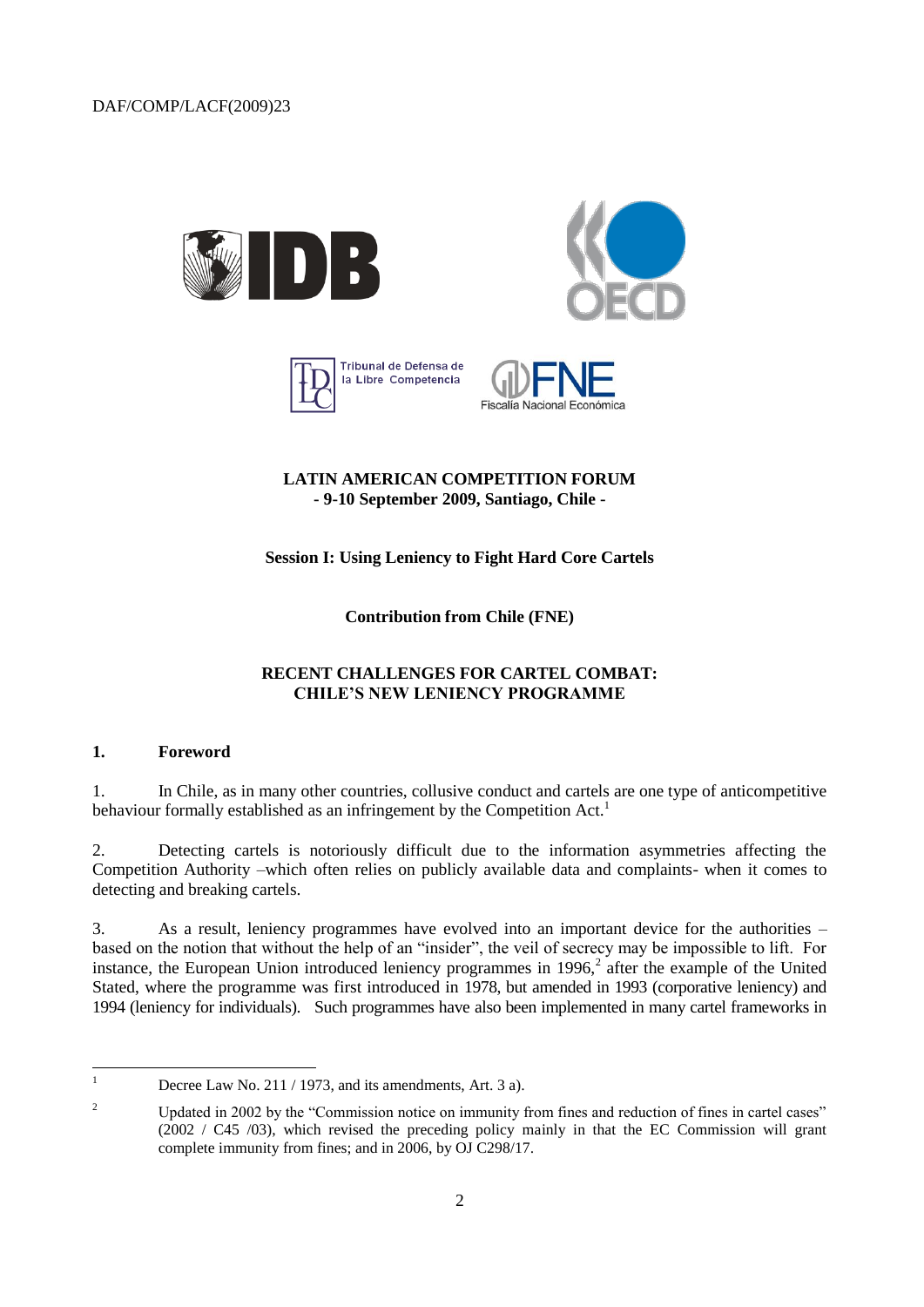other OECD jurisdictions<sup>3</sup>, and are strongly recommended by the International Competition Network (ICN) to deal against cartels;<sup>4</sup> there are many instances where they have contributed to the successful break-up of cartel activity.<sup>5</sup> As of late, several jurisdictions –such as Singapore or New Zealand- have improved their leniency programme implementation. Likewise, countries just recently implementing its competition policy, such as India or China,<sup>6</sup> have also designed an effective competition policy endowed with a leniency programme.

4. Following the trend, on July 13, 2009 new Law No. 20,361 was passed amending the Chilean Competition Act. This reform to Chilean antitrust law focuses mainly on the detection and punishment of collusive behaviour and cartels and, among other clauses, toughens the investigatory powers of the National Economic Prosecutor's Bureau (the FNE).

5. The Chilean Leniency Programme –and all new provisions therein- shall become effective on October 12, 2009.

6. The FNE is currently opening public consultations of a preliminary version of a guideline that deals with the administrative aspects of the new system.

# **2. Combating cartels and leniency: The stick and carrot approach**

7. Leniency programmes can be defined as a mechanism of incentives that encourages a firm or an employee involved in a cartel, to come forward to the authority and self-report such illicit conduct.<sup>7</sup> In return, the authority offers leniency, in the form of a reduction or even complete elimination of legal sanctions and/or fines (immunity).

8. The economic rationale behind the incentive mechanism has been thoroughly analysed in several articles and text books on antitrust.<sup>8</sup> The main incentives for firms to engage in a cartel with their rivals are the financial gains and large revenues derived from using their collective market power in an illicit cooperative conduct. Firms must in turn understand that an active Competition Authority can launch at

 $\overline{\mathbf{3}}$ <sup>3</sup> OECD (2002) "Fighting Hard Core Cartels: Harm, Effective Sanctions and Leniency Programmes" and "Report on the Nature and Impact of Hard Core Cartels and Sanctions against Cartels under National Competition Laws". Visi[t http://www.oecd.org/dataoecd/16/20/2081831.pdf](http://www.oecd.org/dataoecd/16/20/2081831.pdf)

<sup>4</sup> ICN (2006), *Anti-cartel Enforcement Manual. See* Chapter 2, "Drafting and Implementing an Effective Leniency Program".

<sup>5</sup> See "Leniency Regimes. Jurisdictional Comparisons", Kevin Arquit, Jacques Buhart and Oliver Antonione, General Editors. The European Lawyer Ltda., 2007, second edition.

<sup>6</sup> Since May 2009, the Indian Competition Authority (CCI) will operate a leniency programme applicable to cartel cases. Firms that disclose evidence and information on cartels to the CCI under this programme can obtain reduced fines or avoid fines altogether. Accordingly, the Anti-Monopoly Law of the People's Republic of China (AML), promulgated on Aug. 2007 and effective since Aug., 2008, establishes a leniency approximation in its Art. 46, "*Where the business operators concerned voluntarily provide information and important evidences with regard to the monopoly agreement reached, such business operators may be granted a mitigated penalty or be exempted from punishment by the Agencies".*

<sup>7</sup> Self-reporting can take two forms: ex ante (before the Competition Authority has detected the case) and ex post (after detection of the case, with no one convicted yet.)

<sup>8</sup> See for instance "The Political Economy of Antitrust". Vivek Ghosal and Johan Stennek, Editors. Elsevier, 2007, second edition; and Aldo González (2006),"Fundamentos de los Programas de Delación Compensada para la Persecución de los Carteles".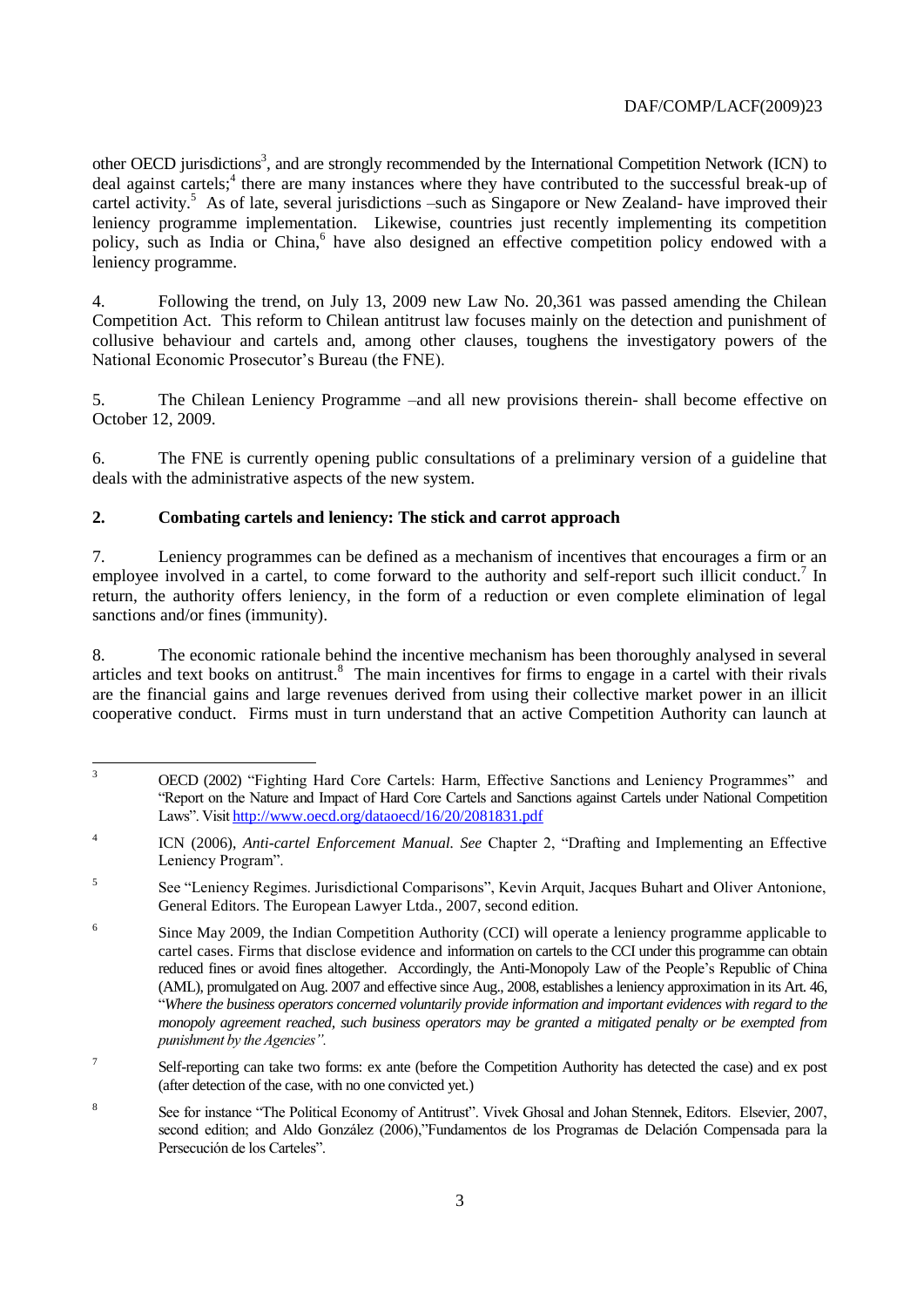any time an anti-cartel investigation of an industry. If the investigation succeeds, firms shall not only forgo benefits but also face harsh punishment as well (fines, imprisonment).

9. Yet the authority's success is uncertain –the probability of reaching a conviction depends on the quality of the available evidence, which is costly for the agency to get. Consequently, firms in a cartel face, on the one hand, expected benefits and, on the other hand, expected sanctions for their conduct, all of which is a function of the probability of each event. If a member of the cartel realises that there is substantial likelihood of defection by the remaining members, his valuation of the expected profits of cartel membership will fall.

10. With a leniency programme, the authority can destabilise the cartel, boosting the chance of a successful conviction if a firm with sufficient information does come forward. Even more, following Becker  $(1968)$ , all else being equal, as the probability of being caught in an anticompetitive activity rise, the less likely an individual is to engage in such behaviour.

11. In other words, well-designed leniency programmes not only strengthen the possibility of abuse detection, but also act as a deterrence tool, preventing the formation of new cartels while making defection more attractive.

12. Leniency provides the "carrot". Sanctions provide the "stick" regarding collusive agreements. Hence

- On the side of the leniency coin, the sanctions "stick" must be severe enough to enhance the "carrot": The higher the fines and penalties, the higher the incentives to apply for leniency in order to get the "carrot"; and
- $\bullet$  The higher the agency's resources to investigate successfully –i.e., access to higher investigatory powers, as on-site inspections, dawn raids, and wiretapping-, the higher the incentives for the offenders to apply for leniency in order to avoid the "stick".

13. According to these, the competition authorities' concern is to design the most effective leniency programme in order to identifying/preventing cartels. It must include the extent of leniency to offer, the fines for collusion and the opportunities for firms to self-report.

# **3. The amended Chilean Competition Act and its Leniency provisions**

14. By Law N° 20.361 of July 13th 2009, several amendments to the Competition Act were enacted. Since most of the legal changes aim at reinforcing the fight against hard-core cartels, this reform can be viewed as a political recognition of cartel activity as the most wrongful competition infringement and the need for specific tools to fight against it. The amendments introduce, among others, the following provisions:

- Incorporate leniency rules as a mechanism to detect and punish cartels;
- Increase the FNE's powers by providing new tools for the investigation and detection of collusive behaviour;
- Raise the amount of fines applicable for cartels;

 $\overline{Q}$ 

<sup>9</sup> Gary Becker (1968), "*Crime and Punishment: An Economic Approach*", Journal of Political Economy, Vol 76(2).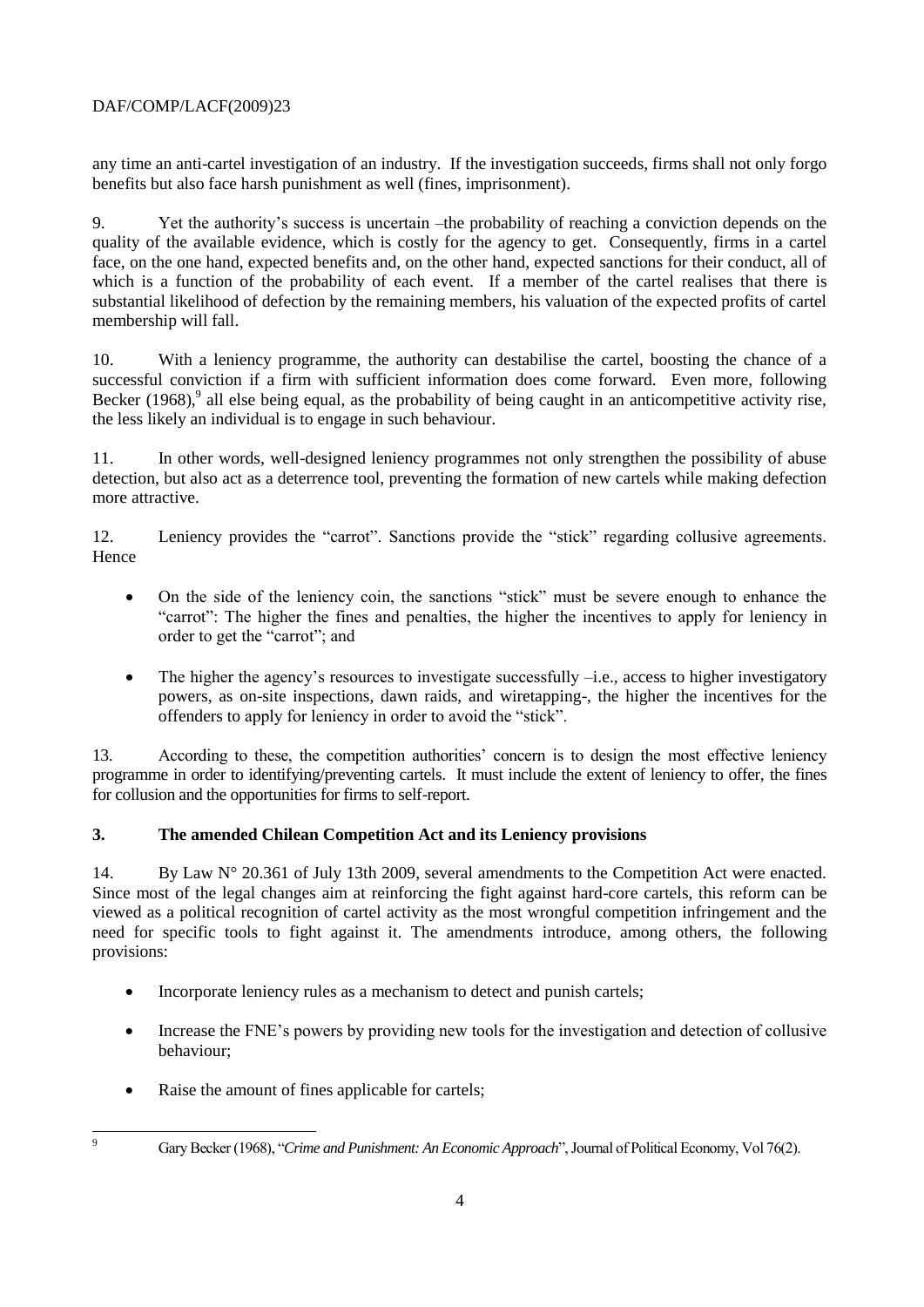- Increase the statute of limitations regarding cartel cases; and
- Improve the definition of anticompetitive acts and conducts, particularly collusive practices.

#### *The immunity/leniency provision [Article 39 bis]*

15. The section provides that:

*«Whoever executes a conduct contained in letter a) of article 3) may request a reduction of the fine or its exemption, when providing information to the FNE that leads towards proving such conduct and identifying the responsible parties.*

In order to obtain one of these benefits, the applicant shall comply with the following *requirements:*

- *1. Provide precise, true and verifiable information that represent an effective contribution to constitute sufficient evidence in order to support a submission of charges before the tribunal*
- *2. Abstain from disclosing the request of these benefits until the FNE has submitted the charges or has ordered to file the records regarding the request*
- *3. Immediately after presenting its request it shall put an end to its participation in the conduct*

*In order to obtain a fine exemption, besides from complying with the requirements set forth above, the applicant must be the first among the parties involved in the conduct, to provide the information to the FNE.*

*In order to obtain a fine reduction, besides from complying with the requirements set forth above, the applicant must give additional information to the one presented by the first person that provided information to the FNE according to this article. In any case the reduction requested by the FNE in its submission of charges, should not be higher than 50% of the highest fine requested for the other parties involved in the conduct not able to obtain the fine exemption or reduction benefits.*

In its submission of charges, the Fiscal will identify each party involved in the conduct that had met *the requirements for the benefits of fine exemption or reduction. If the tribunal issues a condemnatory decision, it cannot apply a fine to whoever was identified as a beneficiary of the exemption nor can it set a fine higher than the one requested by the Fiscal to whoever was identified as a beneficiary of the fine reduction, unless during the process is proven that such beneficiary was the organizer of the illicit conduct by coercing the other parties to participate in it.*

*Whoever reports the existence of a conduct of the ones contained in letter a) of Article 3, knowingly based on false or fraudulent information, with the purpose of harming other economic agents by requesting the benefits set forth in this article, shall be punished according to the provisions of article 210 of the Penal Code.»*

#### *Investigation powers against cartels [Article 39 n)]*

16. The section provides for special powers in cases of serious and qualified cartel inquires. The intrusive powers provisioned include searches, raids, inspections, wiretapping, and compulsory measures to obtain communication records from the telecom companies.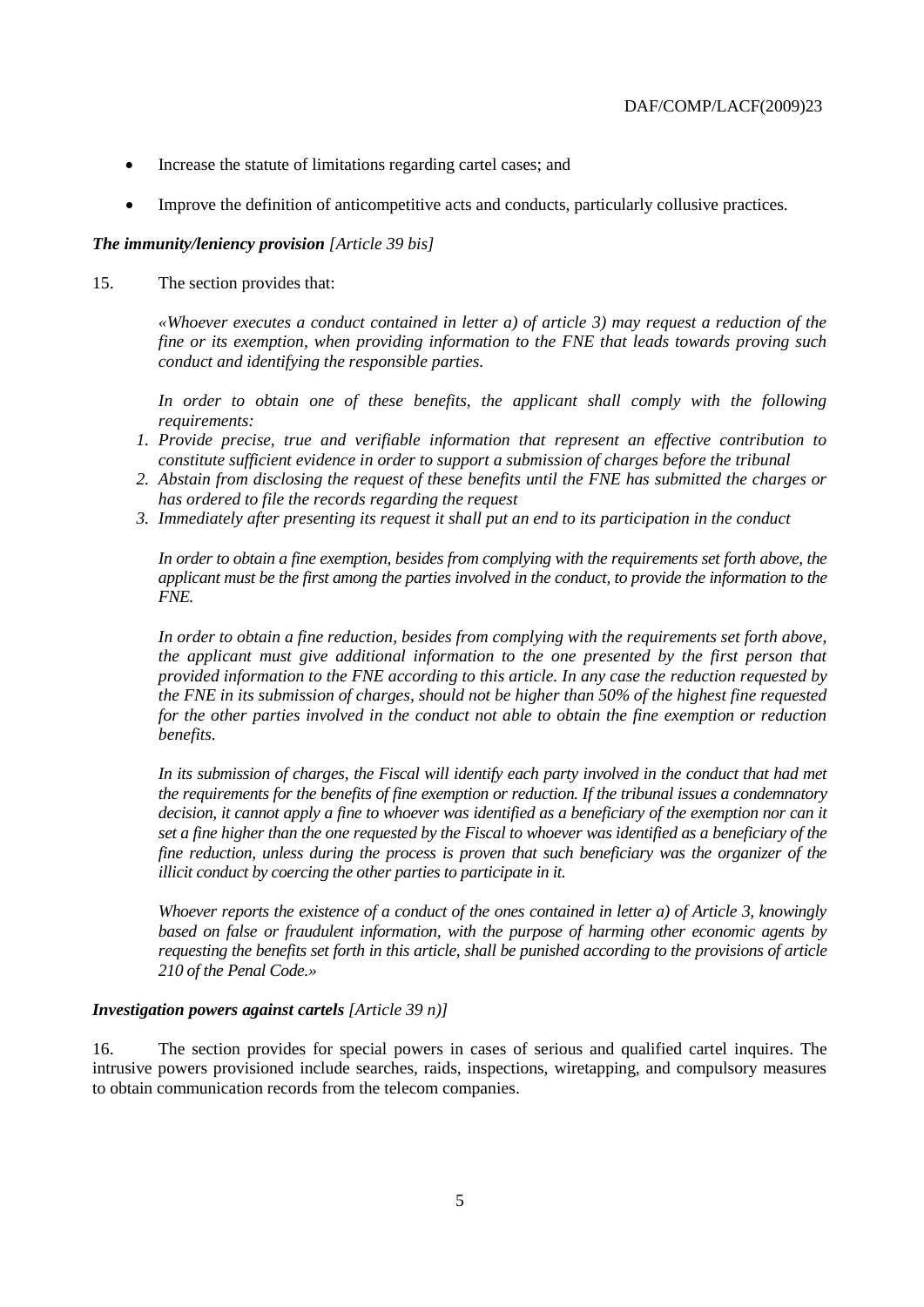17. The use of these powers is subject to a double judicial control. A first authorization or warrant should be given by the Competition Tribunal (TDLC), and a second one by a judge of the corresponding Court of Appeals.

18. In addition, in using these powers –along with the police- several provisions of the penal procedural code should be abided by; otherwise, an action against the FNE can be submitted by the plaintiff before the judge of the Court of Appeal who issued the warrant.

### *The increase of statutory limitations [Article 20]*

19. Up until the law approved last July, the statutory limitations for investigating a competition infringement provided for two years after the execution of the conduct. The amendment increases the general term from 2 to 3 years, and in cases of cartels, to 5 years. In the latter case, the count of the five years period will not begin if market effects of the cartel are still in place.

# *The increase of the maximum amount of fines [Article 26]*

20. The amendment to the Competition Act raised the maximum amount of fines to US\$ 22.5 million up from nearly US\$ 15 million in cartel cases<sup>10</sup>. Besides, it establishes the collaboration that the offender has granted to the Prosecutor as an element to be considered by the Competition Tribunal in determining the fines. In addition, the amendments also provide that fines imposed on individuals cannot be paid by their companies or by the shareholders or partners of the same.

#### *Changes in the substantive provision concerning cartels [Article 3 a)]*

21. The changes aimed at defining precisely hard-core cartel conduct (boycotts or competitors exclusion and bid rigging were also included).

22. The new cartel substantive provision concerning agreements among economic agents and concerted practices was set as follows:

«Article N° 3: *Among others, the following deeds, acts or contracts shall be regarded as preventing, restricting or hindering free competition, or as tending to produce such effects: a) Express or implied agreements among competitors or concerted practices among them, any of which give them market power and consist in fixing sale or purchase prices or other terms of commerce; reducing the output; allocating markets or quotas; excluding competitors; or affecting the outcomes of tender processes.»* 

#### **4. Design of the Chilean Leniency Programme**

23. The above-mentioned provisions will come into force in October 12, 2009. In the meanwhile, the FNE has prepared a draft "Internal Guide regarding the Benefits of Immunity and Reduction of Fines in Cartel Cases, recently submitted for public consultation. The purpose of this Guideline is to inform the economic agents and the community at large on the criteria and internal procedures it will employ to apply article 39 *bis* of the Competition Act. The following Table summarises the main topics of this Guideline.

 $10^{\circ}$ 

<sup>10</sup> Fines are set in Unidades Tributarias Anuales (UTA), whose maximum has recently been raised to UTA 30.000 up from UTA 20.000. UTA results from multiplying by 12 the monthly UTM outstanding when the fine is charged. The UTM is a currency legally defined for tax purposes, indexed monthly by the Consumer Price Index.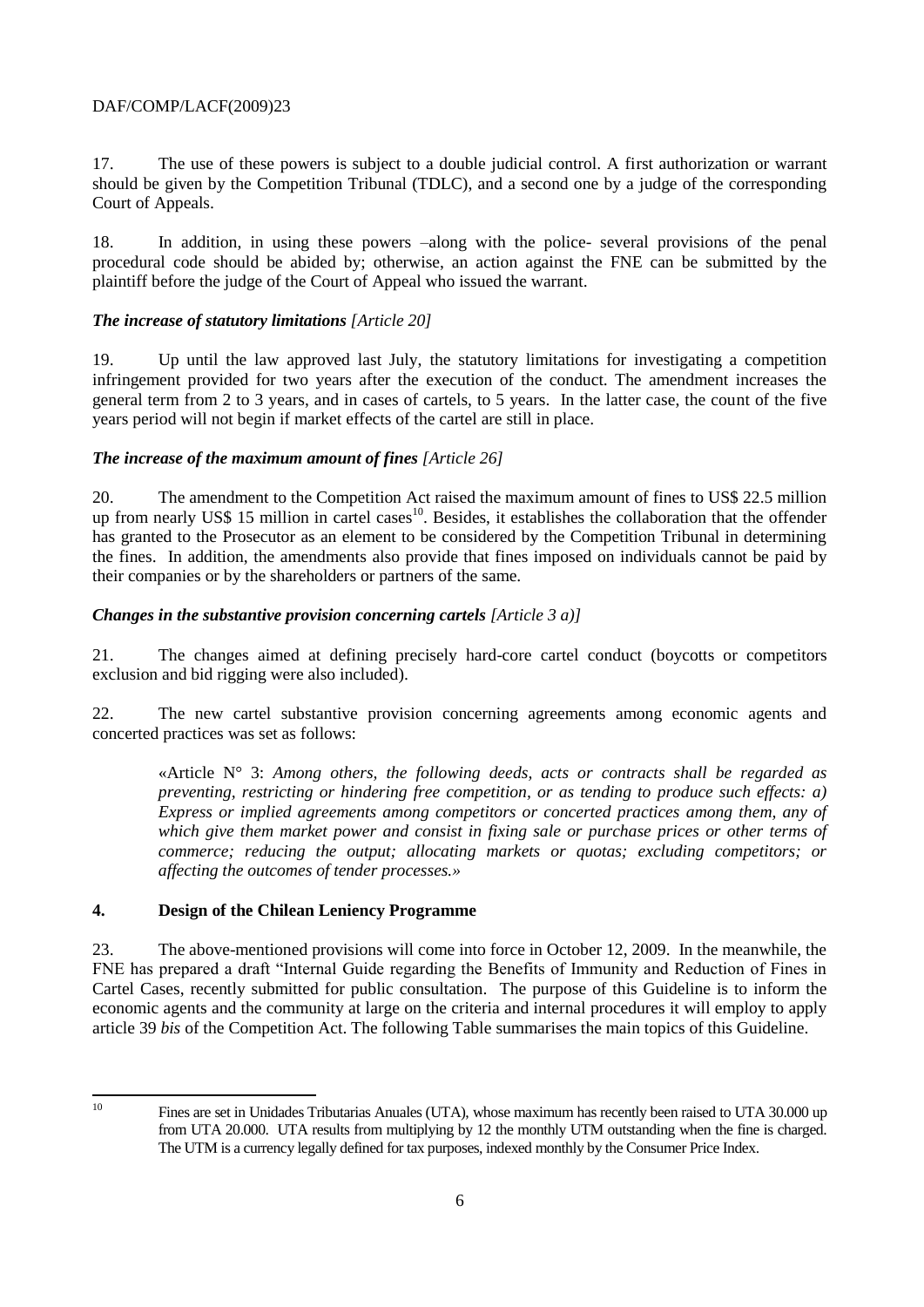# **Table 1. Benefits of Immunity and Reduction of Fines in Cartel Cases: Summary**

| Benefits: Full and /or partial<br>leniency                                                                                                               | The leniency programme considers full exemption of administrative<br>fines for the first member of a cartel approaching the authority and<br>providing information leading to the punishment of other members.<br>Also considers fine reductions of up to 50% for subsequent<br>whistleblowers.                                                                                                                                                                                                                                                                                                                                                                                                     |
|----------------------------------------------------------------------------------------------------------------------------------------------------------|-----------------------------------------------------------------------------------------------------------------------------------------------------------------------------------------------------------------------------------------------------------------------------------------------------------------------------------------------------------------------------------------------------------------------------------------------------------------------------------------------------------------------------------------------------------------------------------------------------------------------------------------------------------------------------------------------------|
| Opportunity to self-report: Ex<br>ante and / or ex post                                                                                                  | Does not take into consideration whether the FNE has or has not<br>launched an investigation on this particular cartel case, if no trial is<br>already before the TDLC when the leniency application arrives.                                                                                                                                                                                                                                                                                                                                                                                                                                                                                       |
| Does leniency depend<br>on<br>the evidence provided?                                                                                                     | Yes, it does. The leniency program will be administrated by the Fiscal,<br>to whom the cartel member applying for benefits must provide the<br>information "leading to the confirmation of such conduct [collusion<br>practice] and the identification of those responsible".                                                                                                                                                                                                                                                                                                                                                                                                                       |
| Who can benefit from the<br>leniency program (individual<br>/businesses)?                                                                                | Both the company and an individual may apply.                                                                                                                                                                                                                                                                                                                                                                                                                                                                                                                                                                                                                                                       |
| What are the requirements<br>of full leniency?                                                                                                           | Full leniency requires the fulfillment of three conditions:<br>(i) The delivery of "accurate, reliable and verifiable" background<br>information amounting to an "effective contribution" to support the<br>claim that the Fiscal should submit before the TDLC;<br>(ii) Maintain the confidentiality regarding the request until the claim has<br>been submitted or its records are filed; and<br>(iii) Terminate the participation in the cartel.                                                                                                                                                                                                                                                 |
| What are the requirements<br>for partial leniency?                                                                                                       | applicants for a fine reduction must comply with the<br>The<br>abovementioned requirements and provide additional background<br>information to that already delivered.                                                                                                                                                                                                                                                                                                                                                                                                                                                                                                                              |
| During<br>the<br>application<br>is.<br>process,<br>when<br>the<br>applicant given certainty of<br>his eligibility for leniency,<br>and how is this done? | Before bringing the case to the Competition Tribunal, the Fiscal must<br>identify the beneficiaries of the exemption and reduction of fines.<br>Collusive behaviour proved, the TDLC can neither fine the person or<br>entity identified by the Fiscal as beneficiary of the exemption, nor<br>impose fines higher than the ones proposed by the Prosecutor for the<br>beneficiaries of the reductions.                                                                                                                                                                                                                                                                                             |
| the<br><b>Does</b><br>leniency<br>consider<br>programme<br>a<br>marker system,<br>and<br>how<br>does it work?                                            | Yes, it does. There is a marker system based on an electronic<br>standardized form (called Marker Application Request) available in the<br>FNE's Web Site (www.fne.gob.cl), which demands compulsory<br>information to the applicant. Once received, and if it fulfils the required<br>information, the applicant is notified -through the electronic mail- of the<br>Marker, with the date and hour in which the electronic form was<br>received and the position in relation to other applications. The same<br>notification will summon the Applicants for the Planning Meeting, which<br>shall take place at the FNE's premises within 5 working days from the<br>issuance of the notification. |
| Does the policy address the<br>possibility of leniency being<br>revoked?                                                                                 | Yes, it does.<br>The benefit shall not be applicable if the trial proves that a beneficiary<br>"was the organizer of the unlawful conduct by coercing others to<br>participate in it".                                                                                                                                                                                                                                                                                                                                                                                                                                                                                                              |